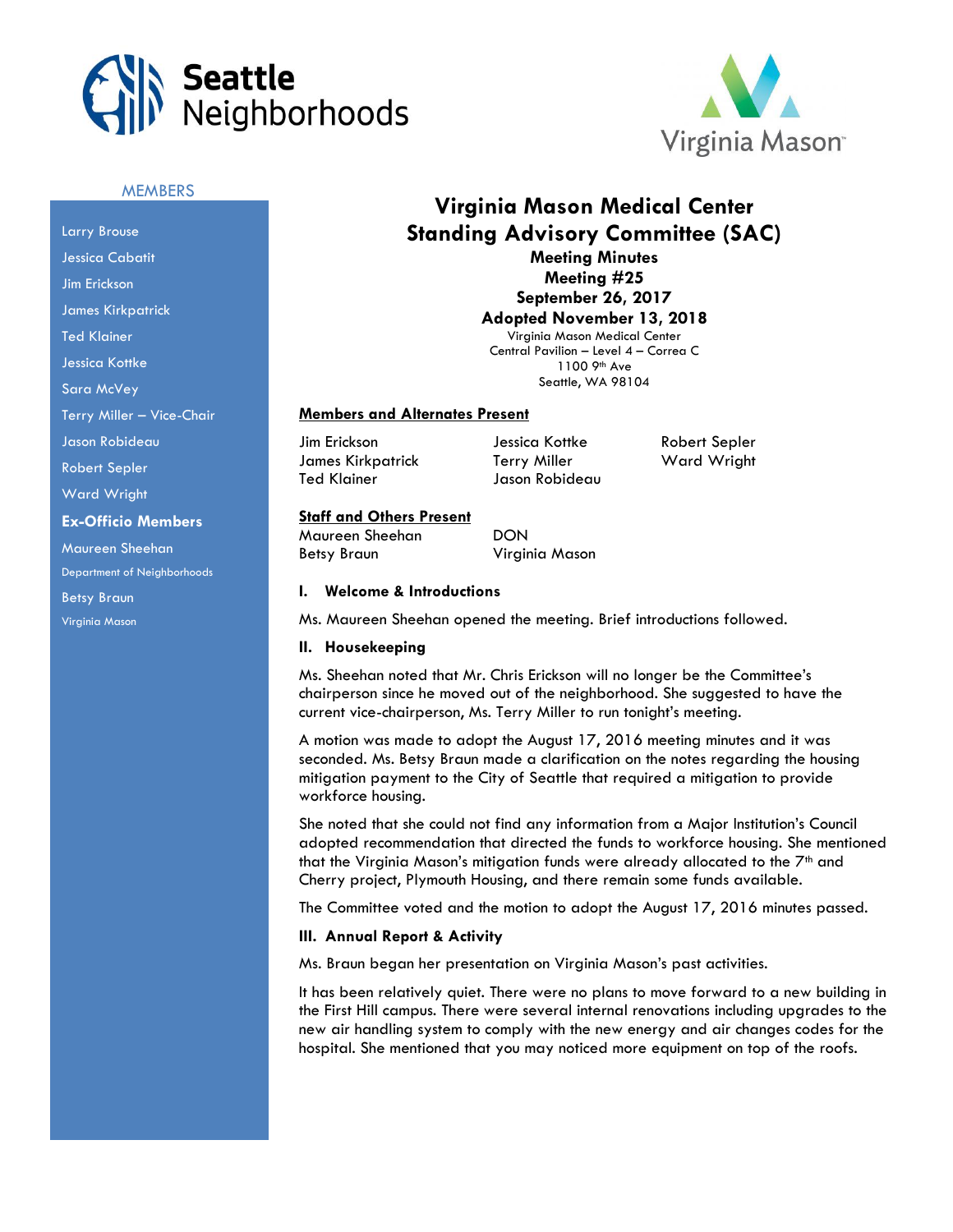Landscaping improvements are planned along Terry, Springs, and Seneca. Several plantings were replaced using the design guidelines in the Landscaping Master Plan as well as installing sprinkler systems in the landscape beds.

There had been major sign upgrades and changes this past summer as part of the campus' brand refresh and to improve the readability of the signs. Ms. Braun noted that she welcomes any suggestions to improve the signage. The campus constantly updates their signs in a quarterly basis.

Regarding the Transportation Management Plan (TMP), Virginia Mason has a partnership with King County and the City of Seattle to offer employees a \$50 multi zone annual pass for commute trips. The campus also did a shower room survey and received 160 responses from employees who are interested in shower room availability across the campus. There is a lot of capacity on campus and this availability would help to make bike commuting more desirable.

The Madison BRT will begin construction in the next six months and Virginia Mason has started pre-construction meetings. She noted that there will be a station at Terry and Madison and they are in talks to make sure that it does not adversely affect ambulance and pedestrian traffic. There will be changes in traffic on First Hill since the two lanes on Madison will disappear.

Ms. Braun noted that they continue to lease parking from their neighbors. The Virginia Mason MIMP indicates that the campus lease about 1000 parking spaces from the nearby neighbors such as the Horizon House and the Sorrento Hotel. The campus also put in a new ticket payment system on the parking garages where the public can now pay parking in the hospital lobbies before they leave the building, which should alleviate any bottlenecking.

There is a need to replace the oxygen tanks since it is in the end of their useful life. The oxygen delivery vendor, AirGas, is looking at replacing the equipment and VM is looking at where along the block to site the new equipment. There is an opportunity to get a bigger tank which would result in tanker trucks showing up less often to fill the tanks. Virginia Mason is currently looking at options and she asked the Committee if there is a level of interest to come back and discuss this project in the upcoming meetings.

Mr. Jim Kirkpatrick commented that Swedish Hospital did a similar project and asked if it will be the same process. Ms. Sheehan noted that it would be similar. The Swedish SAC looked at the screening of the oxygen yard and provided feedback. The SAC can convene and discuss what screening would look like and its impacts. Ms. Braun noted that she would be happy to set-up a meeting later this year to provide updates on the design drawings and the impacts on traffic flow for the oxygen yard.

She mentioned that Virginia Mason merged with Yakima Memorial Hospital last year and it is now Virginia Mason Yakima. She noted that she is starting to see patient flow in Yakima and they still have a huge unmet demand and as part of the partnership, Virginia Masons goal is to bring these demands to Seattle.

Virginia Mason started negotiations with CHI Franciscan and the first task was to develop a cross referral network with their providers. Virginia Mason continues to look at partnership in the region and these are all in the operations and business relationship. She does not see anything that would lead to a significant facilities issues yet.

Mr. Kirkpatrick asked for an update on Metro Bus #2 and #12. Ms. Braun commented that she has not heard anything from King County Metro regarding these bus lines. Mr. Erickson noted that there might be potential impacts on VM regarding Metro Bus lines #3 and #4 that may be rerouted. Mr. Ted Klainer commented that a potential reroute for Metro Bus lines #3 and #4 may not affect VM and there are six different bus lines that will be coming out of south Seattle, but he is not aware if these will have impacts to Virginia Mason.

Mr. Erickson commented about looking for more public space on First Hill especially in the intersection of  $9<sup>th</sup>$  and University. He noted that this Committee needs to understand that there will be impacts on traffic and inquired if Virginia Mason has made any plans on having this as a recreational area.

Ms. Braun noted that in the MIMP, Virginia Mason proposes a major open space as part of the open space allocation for the campus. There is plans to redevelop the HRB Building and replace it. The MIMP proposes a new L shape building to fill the space and they have had negotiations with Horizon Housing about the shape of the building. At some point in time, a transportation demand study needs to occur to analyze how the public will get in and out of the garage since it is too close to the intersection to meet the City's requirements.